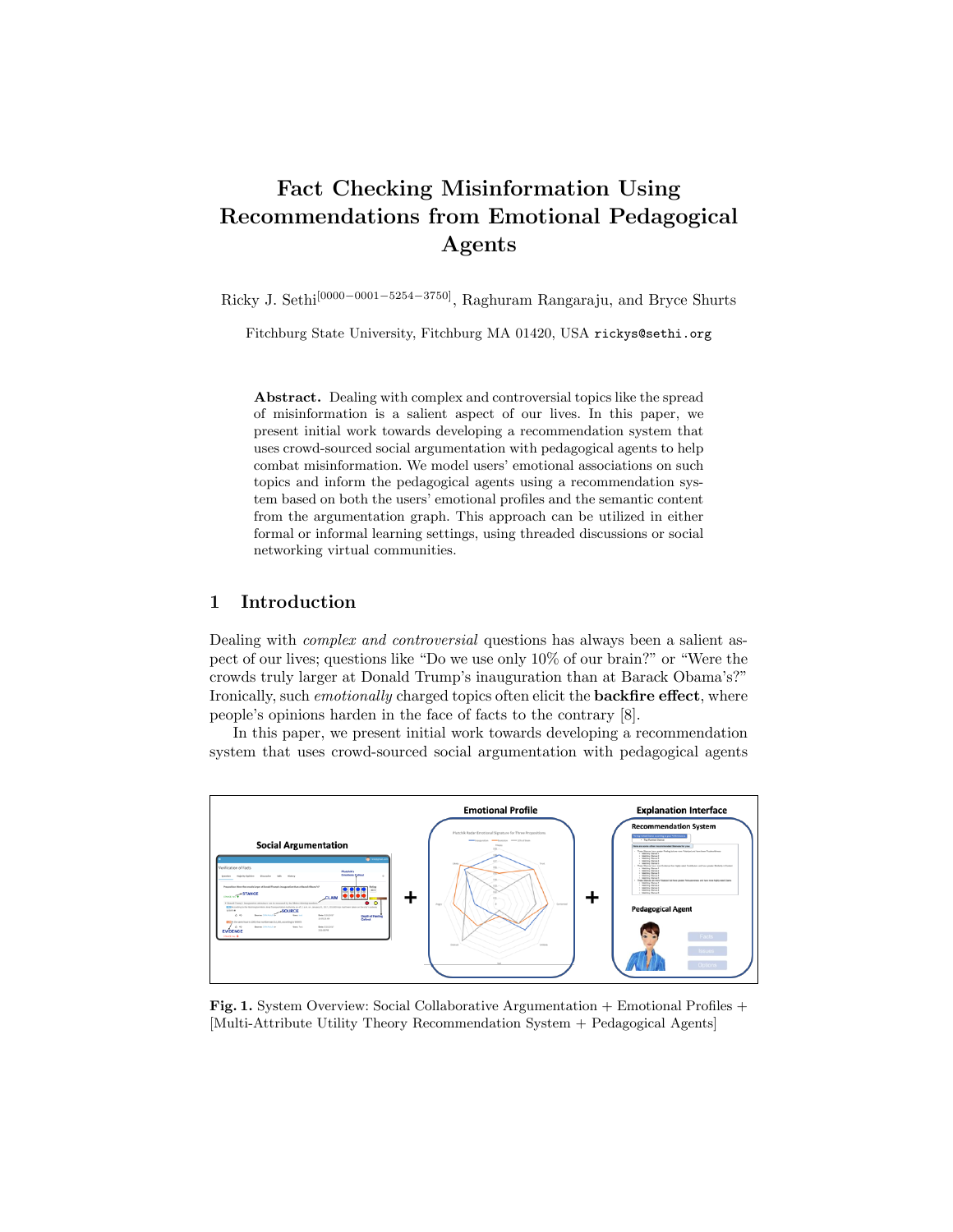(PAs) to help engender an analytical, evidence-based approach for combating misinformation. Our goal is to help learners *think critically* about such topics by using social collaborative argumentation supported by PAs that are informed by a recommendation system based on user' emotional and semantic profiles. An overview of our approach is shown in Figure 1.

#### 1.1 Background

Our goal is to help people more effectively explore and understand their possibly subconscious biases in an effort to overcome the backfire effect and formulate more varied insights into complex topics. We utilize a *structured learning environment*, consisting of a virtual community that supports social collaborative argumentation, to build an argumentation graph which captures the semantic content of the propositions associated with such topics [9, 10].

We then address the role of emotion in reasoning by modeling the **emo**tional profiles of users and contributors. We use both self-reported emotions and natural language processing with sentiment analysis from an explanation interface to create emotional profiles for users [8].

We now extend this approach to incorporate Pedagogical Agents (PA) to aid users' learning and gauge the impact of different PAs exhibiting varying degrees of emotion and knowledge. The PAs are informed by a recommendation system that fuses both the emotional profiles of users and the semantic content from the argumentation graph. We can use this emotional assessment to also gauge the extent of the backfire effect and the change in critical thinking as well as the ability of users to monitor and regulate their self-regulated learning processes by considering different types of information, evidence, and social influence delivered by the PAs.

This approach can have broad applicability for improving *online classroom learning* that utilizes threaded discussions; for *facilitating decision-making* amongst domain experts; and for *creating an informed electorate* that can assess the trustworthiness of information and information sources and lessen the risks of untrustworthy information like "alternative facts" and "fake news." It can also be used to *alter existing social networking sites* like Facebook to leverage their current userbase and aid in mitigating destructive online behaviour like spreading misinformation.

The three parts of our overall approach, shown in Figure 1, consist of the:

- 1. Social Collaborative Argumentation and Virtual Community
	- Our social collaborative argumentation framework allows arguments to be expressed in a graph structure with input to be provided by a crowd that is mediated by experts. The fundamental idea is to incorporate content, ratings, authority, trust, and other properties in a graph-based framework combined with a recommendation system which explains the tradeoff of various competing claims based on those attributes. [9, 10, 12, 11]
- 2. Emotional and Semantic Profiles

We model users' emotional associations on complex, controversial topics as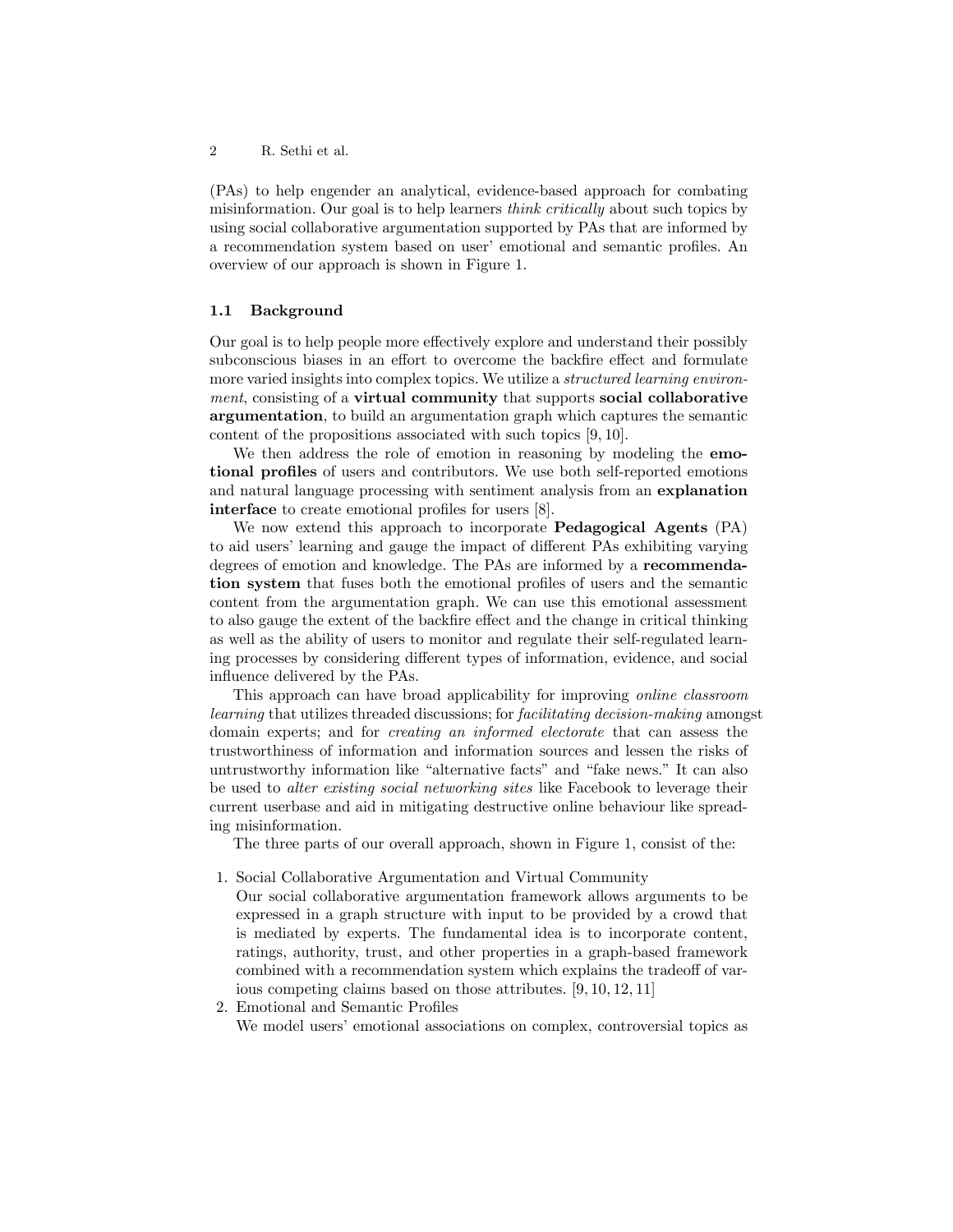well as create a proposition profile, based on the semantic and collaborative content of propositions. Our framework combines emotional profiles of users for each proposition along with the semantic proposition profile. [9, 8]

3. Explanation Interface Recommendation System and Pedagogical Agents Interaction, as developed next.

## 2 Recommender System Explaining Interface

Long, complex arguments have a tendency to overwhelm users and leave them unable to decide upon which Stance is best supported for complex or controversial topics [2]. Recommendation systems can help target content to aid users' decision making and come in many varieties [3, 14].

Although there are advantages to these models and other explanation interfaces [14], including case-based and knowledge-based, combating misinformation requires the ability to not just look deeply but to look laterally and be able to account for multiple attributes [15]. Multi-Attribute Utility Theory (MAUT) [7] based explanation systems have been shown to do exactly this by increasing trustworthiness and persuasiveness in users' decision-making [5, 4].

Since our goal is to also increase the trustworthiness and persuasiveness of examining information online, we use the MAUT-based approach to create a novel explanation interface that can help users reason about controversial or nuanced topics comprehensively, including analyzing the semantic and emotional content of a complex argument in order to overcome both cognitive and emotional biases that contribute to echo chambers and the backfire effect. As such, not only does the system need to address the trust and authority of the information and its sources but the Viewer needs to be able to assess these components independently, as well. [9, 10]

We therefore create a recommender system that can recommend different Stances for a Proposition depending on the emotional and cognitive content of the collaborative argument. We anticipate that most Propositions will represent complex, nuanced Topics and so will have a number of Stances in general. The system will thus suggest supported Stances based on weights from the Viewer.

We do so by forming both Semantic and Emotional Profiles. Analogous to the standard recommendation models, we map  ${Products}$   $\rightarrow$   ${Stances}$  and *{*Attributes*}* → *{*Claims, Evidence, Sources, Contributors*}*. Wherein the traditional recommender system utilizes the content of *{*Reviews*}*, we consider the content of *{*Claim, Evidence*}* nodes in the argumentation graph, *GA*.

We also conduct a sentiment analysis on these Claims and Evidence nodes to create a Proposition Sentiment Profile. Using Viewer ratings of the emotional and depth of feeling callouts, we construct a Viewer Emotional Profile as well as a Proposition Emotional Profile. [9, 8] We further construct a Proposition Semantic Profile by using a Text Analysis approach for the semantic content and combining it with the collaborative cognitive content as well as the weights along the various dimensions of Contributor ratings, trust, and authority encapsulated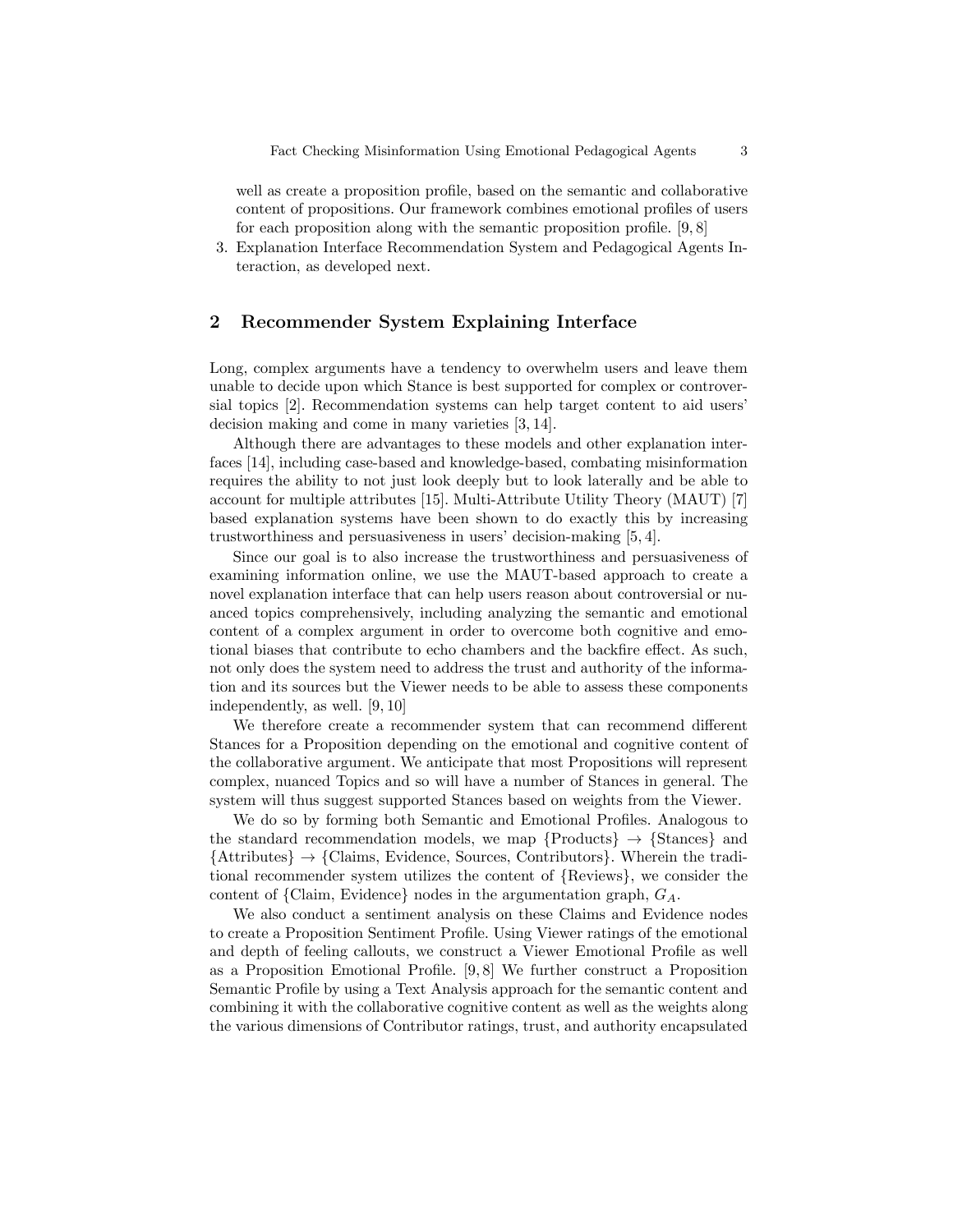#### 4 R. Sethi et al.

in the edges  $e \in E$  of the  $G_A$ . Finally, we create the following utility model as per MAUT [7]:

$$
U_v(S) = \sum_{i=1}^{m} w_i \cdot [\alpha \cdot V_i(S) + (1 - \alpha) \cdot O_i(S)] + \sum_{j=m+1}^{n} w_j \cdot O_j(S) \qquad (1)
$$

where  $U_v(S)$  is the utility of a Stance, *S*, for a Viewer, *v*, in terms of the Viewer's preferences. This contains an attribute model value,  $V_i$ , which denotes the Viewer's preference for each attribute,  $a_i$ , as well as a sentiment model value based on opinion mining, or sentiment analysis, *O*, as detailed next. The Sentiment Stance Model is expressed as:

$$
O_i(S) = \frac{1}{|R(a_i, S)|} \sum_{r \in R(a_i, S)} O_i(r)
$$
 (2)

where  $R(a_i, S)$  is the set of Claims and Evidence, analogous to Reviews in traditional recommender systems, with respect to a Stance, *S*, that contain the opinions extracted on attributes, *ai*, which consist of Claims, Evidence, Sources, and Contributors. The sentiment for each review component,  $O_i(r)$ , is defined as:

$$
O_i(r) = \frac{\sum_{e \in E(a_i, r)} polarity(e)^2}{\sum_{e \in E(a_i, r)} polarity(e)}
$$
(3)

where  $E$  is the set of sentiment elements associated with all the features mapped to an attribute  $a_i$  in a review component r and  $polarity(e)$  is the polarity value for the element *e* as derived using standard statistical sentiment analysis [6].

The utility model, *Uv*(*S*), establishes a Viewer's preferences using a standard weighted additive form of the value functions [4, 5, 7]. This model allows us to calculate the tradeoffs in order to explicitly resolve a Viewer's preferences. We calculate this tradeoff among the top *k* recommended Stance candidates; these are limited to  $min[5, |S|]$ , where 5 is the optimum number of options in a category less than 6 as discovered by [4], and *|S|* is the number of returned Stances. We then run the Apriori algorithm [1] over all candidates' tradeoff vectors in order to calculate the Categories for Stances, as motivated by [4, 5] .

All Stances with the same subset of tradeoff pairs are grouped together into one Category; these tradeoff vectors take the form of sentiment and feature combined into a phrase like, "more Evidence", "more Polarized", etc. The Categories, in turn, use the tradeoff vectors as their descriptors so that we end up with Category Titles like, "This Stance has more Evidence from highly-rated Contributors and have greater similarity in terms of Content." The category title is thus the explanation that shows the advantages and disadvantages of the Stances. A mockup of how this would appear is shown in Figure 2.

Finally, we want category titles that are different to maximize how informative they are . As such, we also map the Diversity, *D*, of each Category, *c*, in the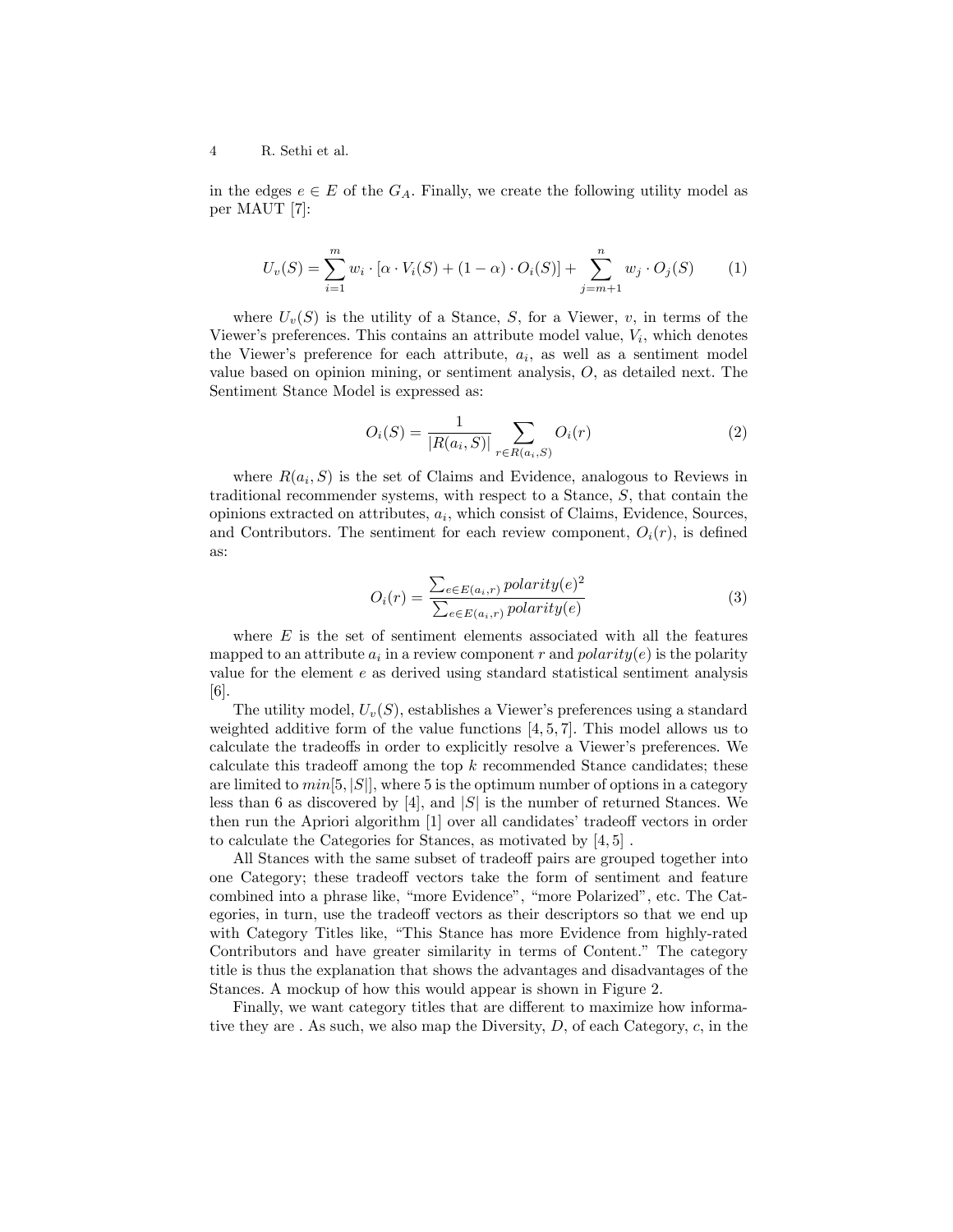| The top ranked Stance according to your Preferences is: |                                                                                                                                                          |  |  |                                                                                                                                                                                                    |
|---------------------------------------------------------|----------------------------------------------------------------------------------------------------------------------------------------------------------|--|--|----------------------------------------------------------------------------------------------------------------------------------------------------------------------------------------------------|
| • The brain is a malleable organ                        |                                                                                                                                                          |  |  |                                                                                                                                                                                                    |
| Here are some other recommended Stances for you:        |                                                                                                                                                          |  |  |                                                                                                                                                                                                    |
| ٠                                                       | We do only use 10% of our brain<br>This assertion is a myth<br>We use all of our brain most of the time<br>this case all of our basis monet of the times |  |  | These Stances have greater Feeling but are more Polarized and have lower Trustworthiness<br>These Stances have more Evidence from highly-rated Contributors and have greater Similarity in Content |

Fig. 2. A sample of the recommendations for Stances organized according to Category Titles made up of tradeoff vectors. Tradeoff vectors are of the type, "more Evidence", "lower Trustworthiness", etc., while Category Titles are of the form, "These Stances have greater Feeling but are more Polarized and have lower Trustworthiness".

set of Categories, *C*, in terms of both the Category Title, which is simply the set of tradeoff vectors, and the set of Stances in  $c$ ,  $S(c)$ , as:

$$
D(c, S(c)) = \min_{c_i \in C} [(1 - \frac{c \cap c_i}{|c|}) \times (1 - \frac{S(c) \cap S(c_i)}{|S(c)|})]
$$
(4)

In the last step, the Viewer can update their preferences by using a button to offer better matching Stances. By also incorporating our structured discussion metrics [13], this framework can be applied to everything from analyzing misinformation to structuring discussions in online courses to ensure the information is trustworthy and the information sources assessable via the Category Titles.

## 3 Pedagogical Agents (PAs)

This explanatory recommendation infrastructure also utilizes PAs which will guide the user's experience. For example, suppose the topic a user wants to analyze is the crowd size at the 2017 inauguration. Viewers can examine the social argument with the aid of a PA. They can choose the kind of PA with whom to interact, like Friendly Republican or Objective Democrat or Angry Independent, etc.

In our approach, an argument is composed of Stances, Claims, Evidence, and Sources. This crowd-sourced argument is built out by the contributors to our system. [9, 8] Once the argument is constructed, Viewers can interact with the argument and the PA. This PA can then guide the Viewer through the examination of the argument using the biases captured in the PA and help critically analyze the topic. Viewers can change the PAs in their preferences or they can change them depending on affective data, either implicit or explicit, as collected by our framework.

In particular, the PAs can help viewers navigate the claims and especially those that might contradict their initial stance on a topic by helping them evaluate both the evidence and feelings for alternative claims. Since the PA will be built upon the Multi Attribute Utility Theory, it will be able to provide the explanation for why the alternative claims are presented from both a cognitive and affective perspective.